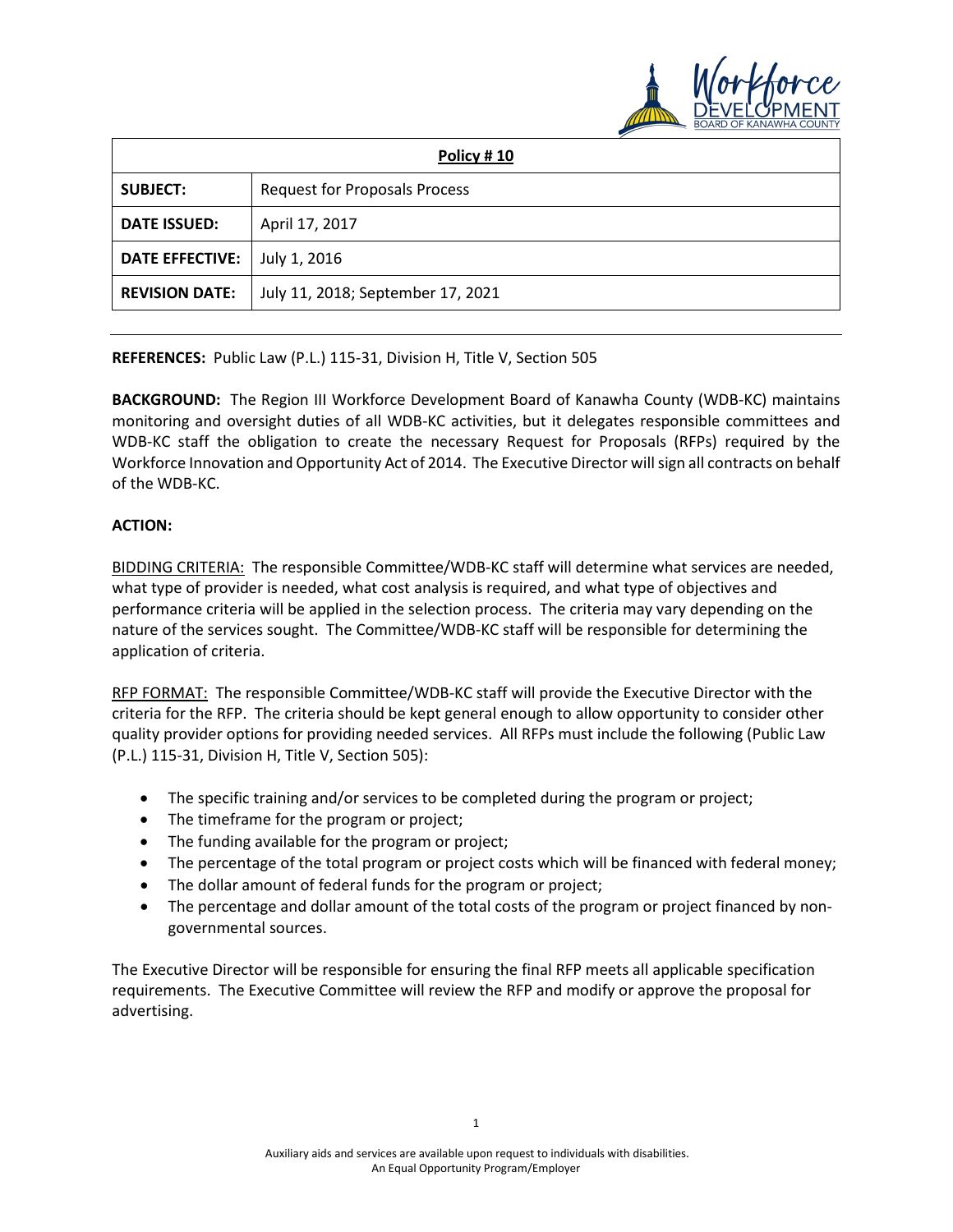

ADVERTISING: It will be the practice of the WDB-KC to advertise in the

local newspapers, on the WDB-KC website, and through other media sources for any and all programs or projects to be subcontracted. The Executive Director will be responsible for ensuring all action is taken to submit a public notice to all Region III major newspapers advertising:

- existence of the RFP with directions on how to receive a copy, and
- requirement to be at the bidders' conference to be a qualified bidder, if applicable, and
- location, date and time of the bidders' conference.

RFP RATING COMMITTEE: Proposals from qualified bidders received by the established deadline will be turned over to a Rating Committee to evaluate content, required elements, and fiscal data according to established criteria. Points will be assigned for each completed section on a Summary sheet. The Rating Committee will be comprised of the Committee and WDB-KC members.

The Rating Committee will rate the overall acceptability of each proposal. Oral presentations by bidders may be required at the discretion of the Rating Committee. As part of the evaluation process, the Rating Committee may request performance data from other jurisdictions and funding sources regarding the bidder's ability to meet planned goals and funding requirements.

YOUTH COMMITTEE REQUEST FOR PROPOSALS: The procedures outlined in the issuance apply to procurement actions by the Youth Committee in developing recommendations for selecting youth services providers, except as noted in this section.

The Youth Committee with WDB-KC staff will establish the parameters of the RFP and the evaluation criteria. A Rating Committee consisting of Youth Committee members, WDB-KC Board members and WDB-KC staff will review all proposals for youth services. The Rating Committee will forward a recommendation along with the evaluation summary sheets of all proposals to the Executive Committee for action.

In the case of youth services agreements, the WDB-KC Executive Director will be responsible for negotiation and execution of all final contracts.

SELECTION AND NEGOTIATION WITH BIDDERS: The Rating Committee will forward a recommendation along with the Evaluation Summary Sheets of all proposals to the Executive Committee. The Executive Committee will make awards, with the concurrence of the WDB-KC Board when appropriate, based upon the recommendation of the Rating Committee and, if deemed necessary, its own analysis of the proposals. If the Executive Committee decides to select a bidder other than the one recommended by the Rating Committee, the Executive Committee will document its justification for an alternate selection. The Executive Committee will inform the Rating Committee of the basis of any alternate selection.

If no qualified service providers submit a proposal in response to the RFP, the Executive Committee may use Sole Source Procurement as specified in the WDB-KC's Financial Plan.